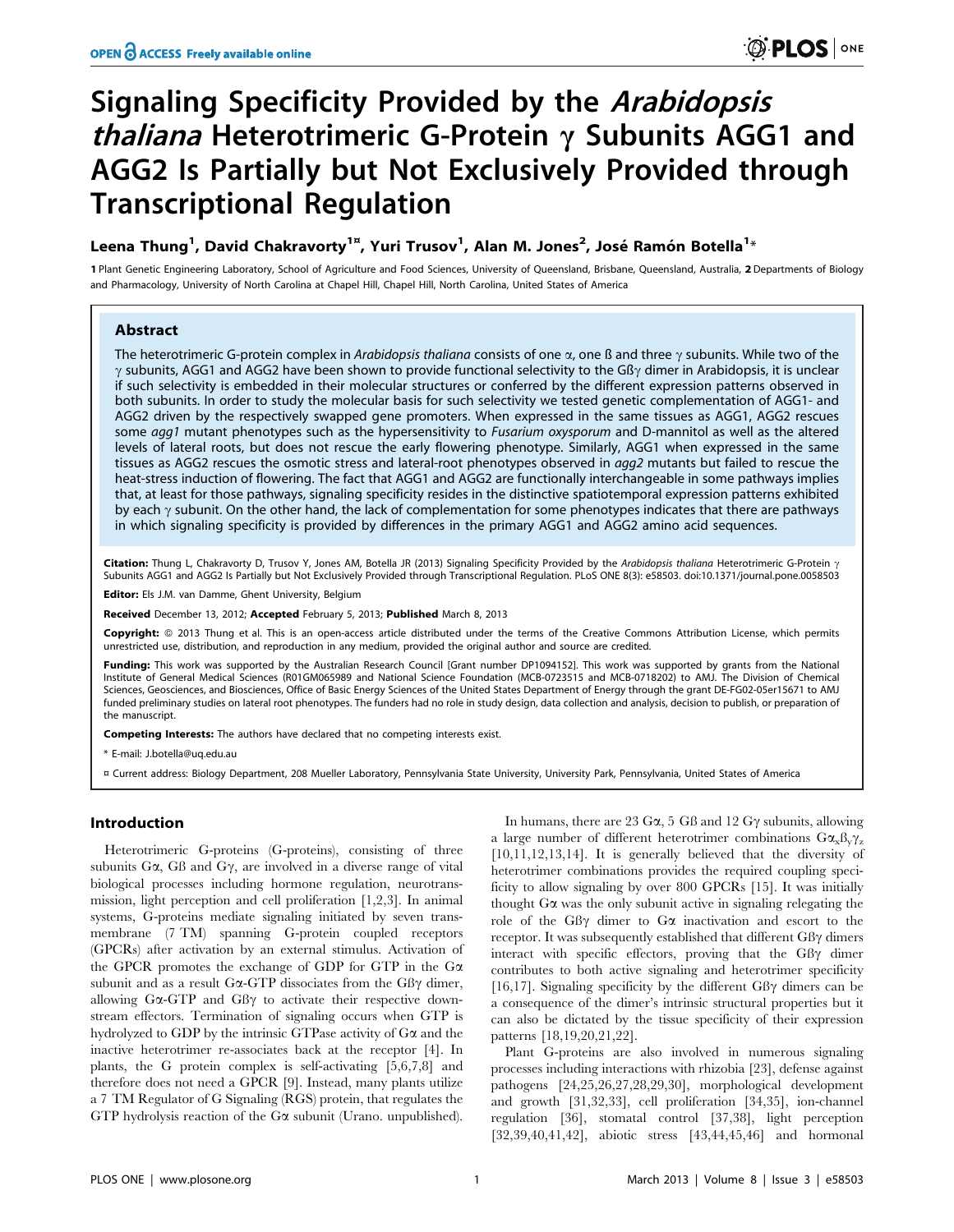responses including glucose, brassinosteroid, abscisic acid and jasmonate [47,48,49,50,51,52,53]. G-proteins have also been linked to yield related quantitative trait loci in important crops such as rice [54,55]. Unlike animals, where G-proteins underwent extensive subunit duplication and divergence of function, the plant G-protein repertoire is much simpler. Only one Ga (GPA1), one  $G\beta$  (AGB1) and three G $\gamma$  subunits (AGG1, AGG2 and AGG3) are encoded in the *Arabidopsis thaliana* genome [54,56,57,58,59].

Among the three Arabidopsis G $\gamma$  subunits, AGG1 (G $\gamma$ 1) and AGG2 (G $\gamma$ 2) strongly resemble the canonical mammalian G $\gamma$ [58,59,60]. AGG3  $(G\gamma3)$  on the other hand is quite different from AGG1 and AGG2 being more than twice the size (253 a.a.) and exhibiting a modular structure with a  $\gamma$ -like domain at its N terminus, followed possibly by a transmembrane domain and a long cysteine rich C-terminal region [29,54,58,59]. Despite AGG1 and AGG2 sharing extensive sequence conservation (48% amino acid identity and 65% similarity considering conservative substitutions), Trusov et al. [61] reported that Arabidopsis aggl and agg2 mutants exhibit distinct phenotypes, prompting the hypothesis that the different  $G\gamma$  subunits confer specificity to the  $GB\gamma$  dimer in plants. An important and still unanswered question is the molecular basis for such specificity. In normal circumstances it would be fair to assume that the basis for the specificity resides in the molecular structure of the two  $G\gamma$  subunits (and ultimately in their amino acid composition). Nevertheless, promoter studies showed that the two closely related AGG1 and AGG2 subunits have tissue and developmental expression patterns that rarely overlap [61,62], raising the possibility that the basis for the specificity could be either partially or totally provided by their mutually-exclusive expression patterns. In leaves, AGG1 expression was restricted to veins, while AGG2 expression was observed primarily in guard cells. In roots AGG1 expression was restricted to the stele while AGG2 expression was excluded from the stele yet found in the cortex and epidermis. This would provide a transcriptional means to control the level of the GB $\gamma$  subunit on the plasma membrane and therefore the capacity for signal output.

A number of hypothetical scenarios can be envisaged including (i)  $GB\gamma1$  and  $GB\gamma2$  may activate specific sets of effectors, therefore mediating different signaling processes; (ii)  $\text{GB}\gamma1$  and  $\text{GB}\gamma2$  may activate common sets of effectors, with their presence or absence in an individual tissue dictating their involvement in signaling and (iii) an intermediate case in which spatio-temporal separation of expression and a degree of effector specificity contribute to the final response.

In order to determine if the specificity observed for  $G\gamma$  function resides in transcriptional control of the AGG1 and AGG2 genes we swapped gene promoters and tested for genetic complementation in the respective Arabidopsis agg1 and agg2 mutants. Phenotypic analyses revealed that AGG1 and AGG2 are able to complement some but not all mutant phenotypes, indicating the existence of both transcriptional spatial and temporal regulation of the  $GB\gamma$ activity but also suggesting that some signaling specificity information resides in the primary amino acid composition of both subunits.

## Materials and Methods

#### Plant Material

The agg1-1c mutant allele of  $AGGI$  (At3g63420) and the agg2-1 mutant allele of AGG2 (At3g22942) in the Col-0 background, were described previously [61].

To generate the *agg1-1c AGG1:AGG1* complementation lines, an AGG1 fragment from  $\sim$ 2 kb 5' of the start codon to  $\sim$ 0.8 kb 3' of the stop codon was amplified from wild-type genomic DNA using Elongase (Invitrogen). The primers used were: 5'-GAAAGA-GAGGTCTGGTTAGCTATGC-3' and 5'-GAAGGAGCTC-TAATGAGGTCATCAAC-3'. The resulting 3.8 kb fragment was cloned into the pGEM-T Easy vector (Promega) and transferred using EcoRI sites into the binary vector pCAM-BIA1380. Subsequently, the construct was transformed into Arabidopsis agg1-1c plants by Agrobacterium tumefaciens–mediated transformation [63]. Primary transformants were selected with hygromycin B. At least ten independent homozygous transgenic lines were obtained.

The agg1-1c AGG1:AGG2 transgenic Arabidopsis were generated as follows. Elongase (Invitrogen) was used to amplify sequences from wild-type Arabidopsis genomic DNA. The following primers were used: for the  $AGGI$  promoter region,  $5'$ -GGGGTACCGCGGCCGCTGATGAGACACACAAT-

CAAAC-3' and 5'-GGCTCGAGTCTCGCTAG-CAGGTCGCA-3'; for the coding region and terminator of AGG2, 5'-GGCTCGAGTGATGGAAGCGGGTAGCTC-3' and 5'-GCGGCCGCGTTTTGGTTCATGATGTTTCCT-3'. Restriction sites (underlined) were incorporated on the ends of fragment for cloning purposes. The PCR products were ligated into pGEM-T Easy vector (Promega). The AGG2 fragment was transferred into the pBluescript SK+ vector using XhoI and NotI restriction sites. AGG1 promoter fragment was inserted in front of AGG2 fragment in the pBluescript SK+ using KpnI and XhoI restriction sites. PCR was then performed on the AGG1 promoter-AGG2-pBluescript SK+ construct with the following primers: 5'-GGGGACAAGTTTGTACAAAAAAGCAGGCTGTAAAAC-GACGGCCAG-3' and 5'-GGGGACCACTTTGTACAA-

GAAAGCTGGGTCAGGAAACAGCTATGAC-3', in order to flank AGG1p::AGG2 fragment with attB1 and attB2 gateway recombination sequences. The attB1-AGG1p::AGG2-attB2 PCR product was recombined into pDONR<sup>TM</sup>207 using Gateway<sup>®</sup> BP Clonase® (Invitrogen). A reaction was performed with Gateway® LR Clonase<sup>®</sup> system to clone  $AGGIp::AGG2$  into the binary vector pMDC99. The construct was again transformed into  $agg1-lc$  by the floral dip method. Transformants were selected based on resistance to hygromycin B.

agg2-1 AGG2p::AGG2 transgenic lines were generated by transformation of a 4.7 kb  $AGG2$  fragment, from 1.6 kb  $5'$  of the start codon to 1.8 kb  $3'$  of the stop codon, into  $agg2-I$ . The primers used to amplify the  $4.7 \text{ kb}$  fragment were  $5'$ -GGTACCGCGGCCGCATTGCCAGCCGATTTTTGCC-3'

and 5'-GCGGCCGCGTTTTGGTTCATGATGTTTCCT-3'. The resulting fragment was cloned into pGEM-T Easy (Promega),and transferred to the binary vector pUQC477 using terminal NotI restriction sites. The final construct was transformed into agg2- 1 by floral dip, and transformants were selected using BASTA as described elsewhere [64].

The agg2-1 AGG2p::AGG1 mutant lines were generated as follows. The  $AGG2$  promoter was amplified using the primers  $5'$ -GGTACCGCGGCCGCATTGCCAGCCGATTTTTGCC-3' and 5'-GGCTCGAGAAATTTCTCGAATTCAACCCTC-3'. The AGG1 coding region and terminator were amplified with 5'-GGCTCGAGGGATGCGAGAGGAAACTGT-3' and 5'-GGGCGGCCGCTTTAACGGCTAACTTACTTATC-3'. The resulting two fragments were each ligated into pGEMT-Easy (Promega). The AGG1 coding region and terminator fragment was then transferred into pBluescript SK+ vector using XhoI and NotI restriction sites. The AGG2 promoter fragment was inserted in front of the AGG1 fragment using KpnI and XhoI restriction sites. The AGG2p::AGG1 fragment was then transferred into the pUQC227 vector using terminal NotI restriction sites. The final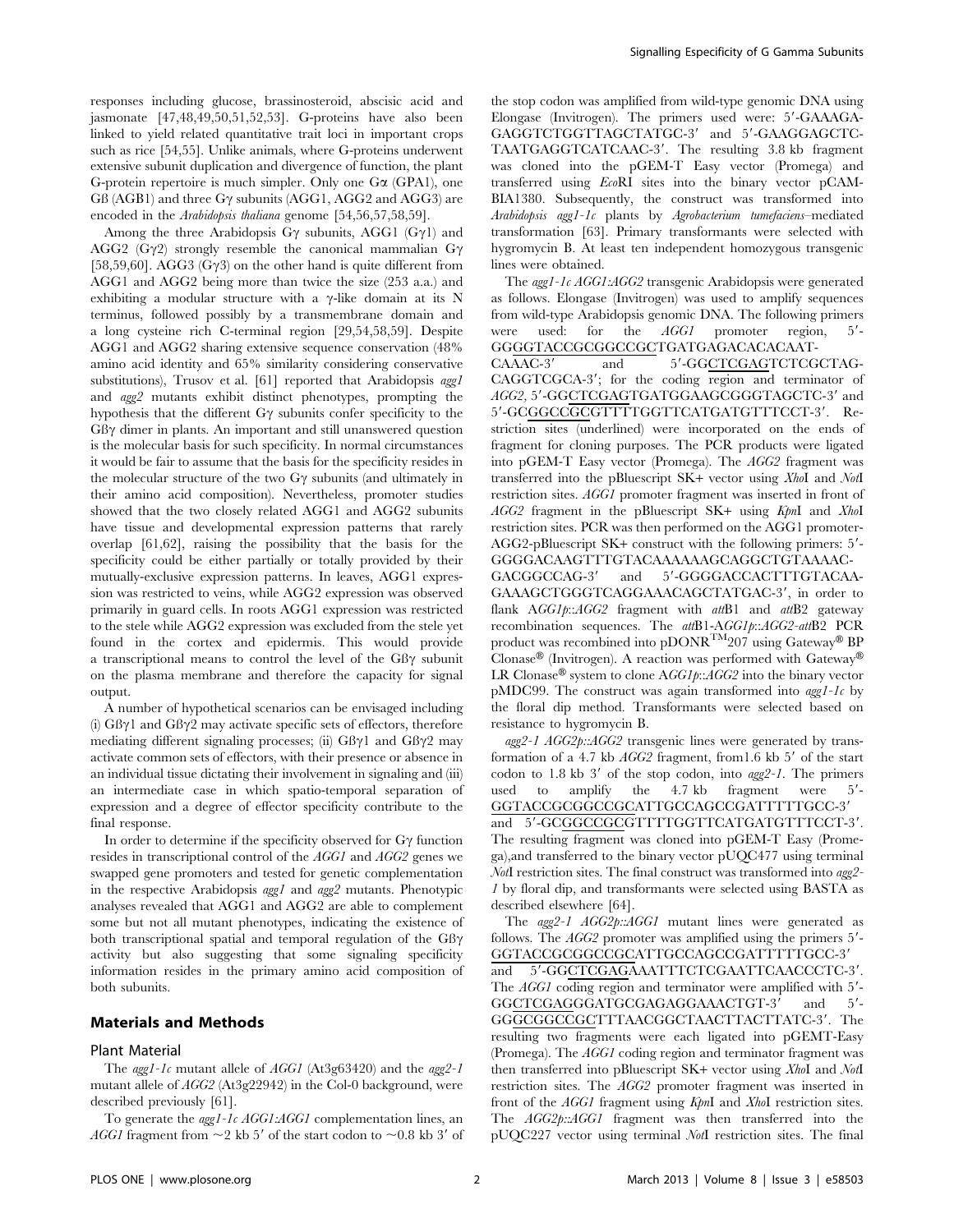construct was transformed into agg2-1 by the floral dip method, and transformants were selected using BASTA.

## Quantitative Real-time RT-PCR Analysis

Total RNA was extracted from two-week-old seedlings as described previously [65]. First strand cDNA synthesis was conducted using the SuperScript III RT kit (Invitrogen) according to the manufacturer's instructions. qRT-PCR was performed using Power SYBR Green PCR Master Mix (Applied Biosystems) and the 7900 HT Sequence Detection System (Applied Biosystems). The following primer pairs, designed using Primer Express software (Applied Biosystem), were used in the qRT-PCR: AGG1 5'UTR, forward, 5'-GAGAGAGACTTCGACGACAATTCA-3', reverse, 5'-CTCGCTAGCAGGTCGCAGAT-3'; AGG1 exon2, forward, 5'- GGAGGTCGAGAACACAGATATTG-TATC-3', AGG1 exon3, reverse, 5'- CAACAGAG-<br>GATCGGGTCCTTT-3'; AGG1/AGG2, forward, 5'-GATCGGGTCCTTT-3';  $AGGI/AGG2$ , forward, TGCGACCTGCTAGCGAGACT-3', reverse, 5'-CCTGTGTTTGCCTCTTGTATCAAC-3'; AGG2 5' UTR, forward, 5'- CCCCAACTCATAACTTTGAATTTTCTA-3', reverse, 5'- GGATTCAGAATCAAACAGATCTTGAGA-3'; AGG2 exon3, forward, 5'- GCATCAGCATCCTGCAAAGA-3', reverse, 5'- GGACCTGTTGTTTCGGGAAGA-3'; AGG2/ AGG1, forward, 5'- GTTTCGATTTTTATTTT-GAGGGTTGA-3', reverse, 5'- CCCGCCGTGAGAAACAGA-3'. The previously validated  $\beta$ -ACTIN2,  $\beta$ -ACTIN7 and  $\beta$ -ACTIN8 were used as reference genes to quantify relative expression [66]. Gene expression analysis was performed using SDS Version 2.2.2 software (Applied Biosystems). The results were average values from three independently prepared RNA samples.

#### Mutant Characterization

Plants were grown under a long-day conditions (16 h light/8 h dark) with cool white fluorescent bulbs at approximately 100 µmol  $m^{-2}$  s<sup>-1</sup> and 22°C unless stated otherwise. All statistical analysis was performed with the GraphPad Prism version 5.04 for Windows (GraphPad Software, San Diego California USA, www.graphpad.com). All experiments were repeated at least three times with similar results.

#### Fusarium Culture Preparation and Inoculation

Fusarium oxysporum f. sp. conglutinans (BRIP 5176, Department of Primary Industries, http://www.dpi.vic.gov.au, Queensland, Australia) culture preparation and root inoculations were performed as previously described [67] with modifications. Briefly, F. oxysporum was grown for approximately 1 week on one-half-strength potato dextrose agar plates at  $25^{\circ}$ C. Two plugs were cut from these plates under sterile conditions and placed into a flask containing 250 mL of potato dextrose broth. The flask containing the inoculum was then grown for approximately 3 days at  $28^{\circ}$ C with shaking at 110 rpm. The culture was filtered through Miracloth (Calbiochem, San Diego) and quantified with a hemocytometer. The suspension was diluted with sterile distilled water to a concentration of  $0.5 \times 10^6$  spores mL<sup>-1</sup>. Two-week-old plants which had been grown on steam sterilized soil were used for the assay. Before inoculation, the plants were carefully removed from the soil, the roots rinsed with water and dipped for at least 30 seconds into the fungal inoculum. The inoculated plants were replanted into fresh soil and grown at  $27^{\circ}$ C. Twenty plants from each of the wild-type and mutant lines were inoculated in two independent inoculation experiments. The degree of infection were scored as symptoms appeared and progressed in the window of days 7 to 12 postinoculation, by counting the number of yellow and dead leaves as a percentage of the total number of leaves [66].

## Flowering time Analysis

Seeds were sown on soil and stratified for 48 hours at  $4^{\circ}$ C in darkness. Thirty plants per line were grown at  $22^{\circ}$ C. Where flowering induction is required, seedlings were initially grown at  $22^{\circ}$ C for two weeks before being transferred to a  $29^{\circ}$ C growth room. Flowering time was determined by the age of the plant in days when the inflorescence reached approximately 1 cm in height from the rosette.

#### Plate Assays

All plates contained 0.5X MS basal salts (PhytoTechnology Laboratories), 0.8% phytagel (Sigma), and varying amount of sucrose [68]. No sucrose was added to plates used for germination assays. Seeds were dry sterilized by 4 hour incubation in a chamber filled with chlorine gas. After sowing onto solid media, all seeds were stratified for 48 h at  $4^{\circ}$ C in darkness. 6% w/v D-mannitol was added to the plates used for the osmotic stress germination assay. Germination was determined as an obvious protrusion of the radicle. For root assays, seedlings were grown at  $26^{\circ}$ C on vertical plates supplemented with 1% sucrose for 14 days, and the number of lateral roots per seedling was counted using a dissecting microscope. For adventitious root induction, media containing 3% sucrose was autoclaved. Once cooled to  $55^{\circ}$ C, NAA was added to a final concentration of 1  $\mu$ M, from a stock solution of 10 mM. Hypocotyls from 5-day-old etiolated seedlings were aseptically excised and transferred onto the NAA supplemented media. Adventitious root development on the plate was photographed after 10 days incubation at  $26^{\circ}$ C.

#### Results

#### Complementation Constructs and Transgene Expression

To determine whether  $Gyl$  and  $G\gamma2$  are functionally interchangeable we designed a cross-complementation strategy. Since the expression profiles of AGG1 and AGG2 are nonoverlapping we carefully designed the complementation constructs trying to reproduce as much as possible the genomic environment for each of the two genes. In order to complement the agg1 mutation, we fused 1 kb of the promoter region of AGG1 (including the 5<sup> $\prime$ </sup> UTR) to an *AGG2* genomic fragment containing the entire gene, starting at the start ATG codon and ending 1.8 kb downstream of the 3' UTR to include the terminator sequences (AGG1p::AGG2; Fig. 1A). To complement the agg2 mutation we fused 2 kb of the  $AGG2$  promoter region, including the  $AGG2$  5' UTR, to a genomic fragment containing the entire AGG1 gene from the translational start codon and extending 1.8 kb downstream of the 3' UTR  $(AGG2p::AGGI; Fig. 1C)$ . As positive controls we prepared constructs containing the entire AGG1 and AGG2 genes, including promoter and terminator regions (AGG1p::AGG1 and AGG2p::AGG2 respectively in Fig. 1A and 1C).

The AGG1p::AGG2 and AGG1p::AGG1 constructs were used to obtain transgenic Arabidopsis lines in the  $agg1-Ic$  T-DNA mutant background (designated agg1 AGG1p::AGG2 and agg1 AGG1p::AGG1 respectively in this work) while the AGG2p::AGG1 and AGG2  $p:AGG2$  were introduced into an  $agg2-I$  background (designated agg2 AGG2p::AGG1 and agg2 AGG2p::AGG2 respectively, in this work) [61]. At least ten homozygous transgenic lines were generated from each of the constructs. Expression of the transgenes was analyzed in all transgenic lines and those with silencing or aberrant expression, as well as those with obvious insertional effects were discarded. Three lines for each of the complementation constructs and one line for each control were further characterized. The length of the promoter regions used in this study, especially in the case of AGG1, was chosen to maximize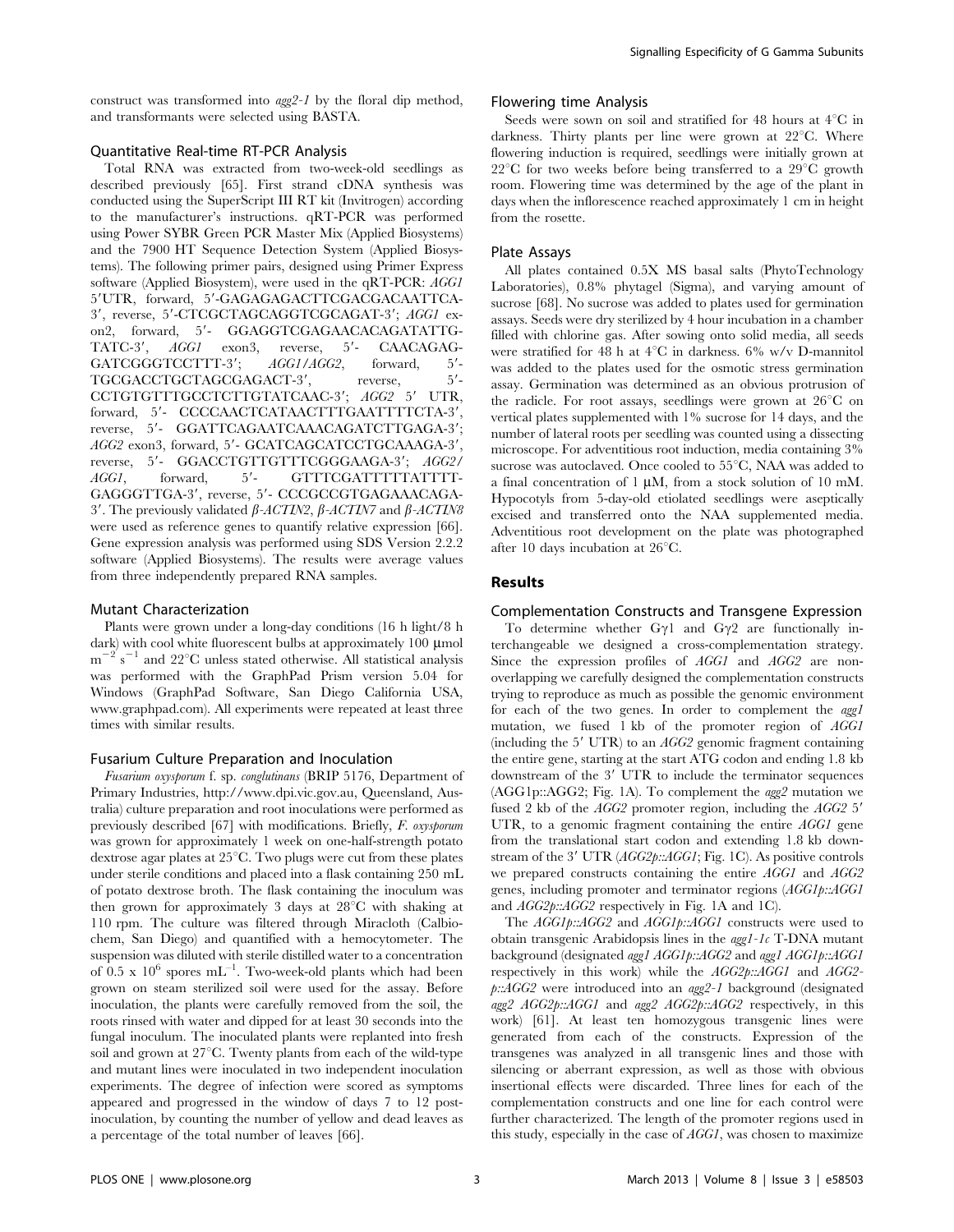

Figure 1. AGG1 and AGG2 complementation constructs and expression analysis in transgenic lines. (A) AGG1 complementation constructs. The AGG1p::AGG1 construct contains the entire AGG1 gene starting 1 kb upstream of the  $3'$  untranslated region (UTR) and extending 1.8 kb downstream of the 3' UTR region to include the native AGG1 termination sequence. The AGG1p::AGG2 construct contains the AGG1 promoter region as well as the AGG1 5' UTR, fused to an AGG2 genomic fragment, starting at the ATG start codon and including 1.8 kb downstream of the 3' UTR to include the native AGG2 termination sequence. Expression of the AGG1p::AGG2 construct will result in a 'hybrid' mRNA molecule containing the 5'UTR from AGG1 fused to the coding region from AGG2. (B) Relative mRNA expression levels. Solid black bars show the relative abundance of the AGG1 mRNA in WT (Col-0) and agg1-1c mutant plants. Self-complementation of the agg1-1c mutant with the AGG1p::AGG1 construct results in similar levels of AGG1 mRNA to those observed in WT plants. Cross-complementation of the agg1-1c mutant with the AGG1p::AGG2 construct results in similar levels of expression of the AGG2hybrid mRNA (dashed bars) to those observed for AGG1 mRNA in WT and self-complementation lines. (C) AGG2 complementation constructs. The AGG2p::AGG2 construct contains the entire AGG2 gene starting 2 kb upstream of the 3' untranslated region (UTR) and extending 1.8 kb downstream of the 3' UTR region to include the native AGG2 termination sequence. The AGG2p::AGG1 construct contains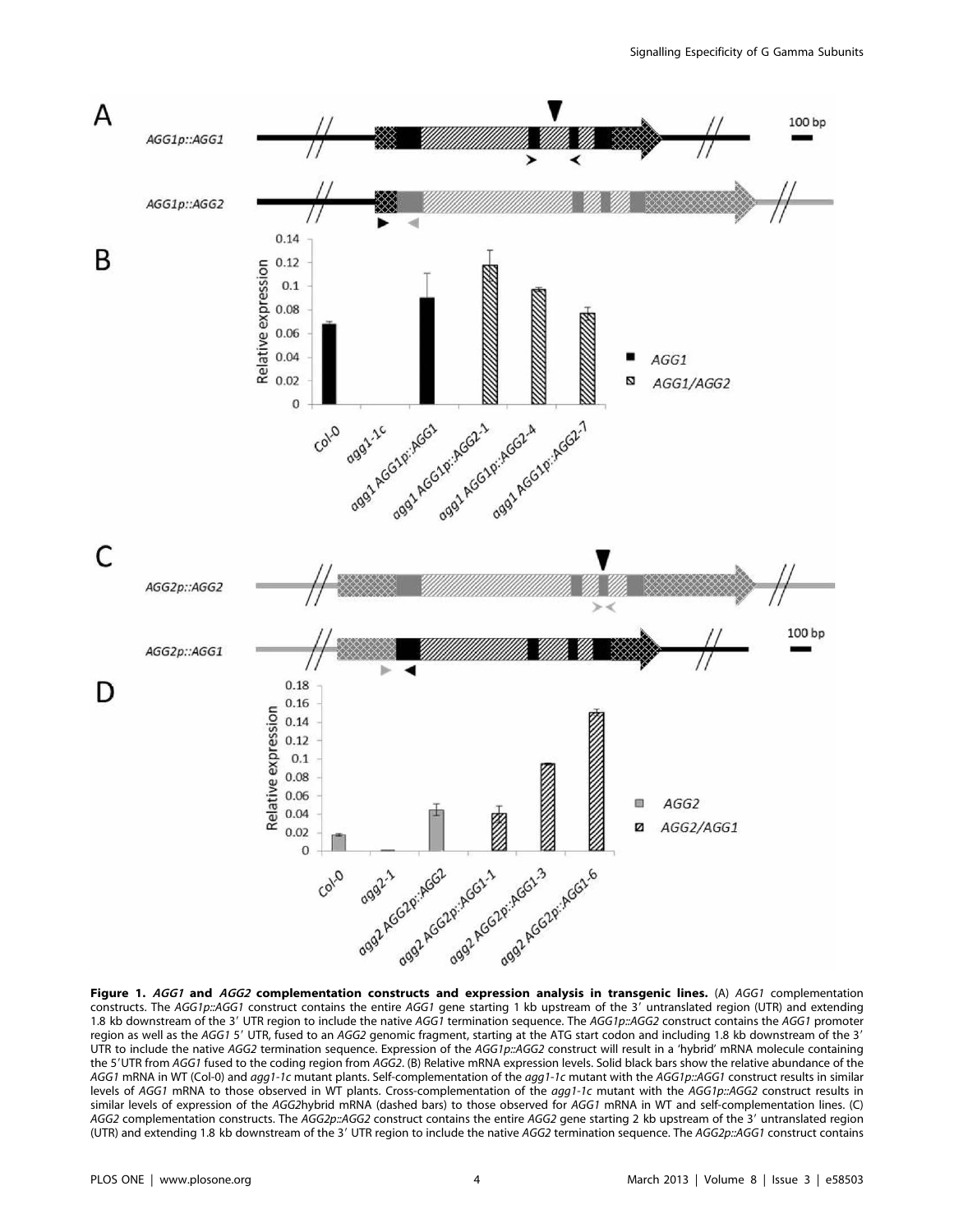the AGG2 promoter region as well as the AGG2 5' UTR, fused to an AGG1 genomic fragment, starting at the ATG start codon and including 1.8 kb downstream of the 3' UTR to include the native AGG1 termination sequence. Expression of the AGG2p::AGG1 construct will result in a 'hybrid' mRNA molecule containing the 5'UTR from AGG2 fused to the coding region from AGG1. (D) Relative mRNA expression levels. Solid grey bars show the relative abundance of the AGG2 mRNA in WT (Col-0) and agg2-1 mutant plants. Self-complementation of the agg2-1 mutant with the AGG2p::AGG2 construct results in similar or higher levels of AGG2 mRNA to those observed in WT plants. Cross-complementation of the agg2-1 mutant with the AGG2p::AGG1 construct results in equal or higher levels of expression of the AGG1 hybrid mRNA (dashed bars) to those observed for AGG2 mRNA in WT and self-complementation lines. In (A) and (C), AGG1 genomic sequences are represented in black while AGG2 sequences are in grey. Regions upstream of the 5'UTRs (promoters) and downstream of the 3' UTRs (terminators) are represented in solid lines; 5' and 3' UTRs are represented in dashed boxes, exons are represented in solid boxes and introns are represented in white boxes. Arrows represent the position of the primers used for real time quantitative PCR (RT-qPCR). The solid triangles show the position of the T-DNA insertions in the agg1-1c and agg2-1 mutants. In (B) and (D), transcript levels are shown as relative to ACTIN genes expression, mean  $\pm$  SE of three replicas. doi:10.1371/journal.pone.0058503.g001

the length of the upstream region for each gene without including the full coding region of the neighboring genes which may lead to unwanted ectopic effects. The ultimate proof that we captured the entire promoter is the observation that the promoter segments chosen were able to drive genetic complementation of the cognate coding sequence. For example, the chosen AGG1 promoter segment driving expression of the AGG1 coding region genetically complemented the agg1 mutant (Figure 2).

To test the hypothesis that transcriptional regulation imparted at least part of the functional specificity of the G $\gamma$  subunits we expressed a hybrid messenger RNA containing the 5'UTR of  $AGGI$  fused to the coding region and  $3'UTR$  of  $AGG2$ . This was intentionally designed to include possible AGG1 regulatory elements present in this region, which could influence transcription or translation rates, and to account for any influence of this region in the stability of the mRNA. This strategy also provided a robust and reliable method to quantify the expression of the transgene using quantitative real time PCR with a forward primer located in the 5'UTR of *AGG1* and a reverse primer located in the coding region of AGG2. This combination of primers detects only hybrid RNA molecules avoiding detection of the native AGG2 mRNA and any incomplete or aberrant AGG1 mRNA present in the agg1-1c T-DNA mutant.

A critical pre-requisite for the success of our approach is to obtain transgenic lines with transgene expression levels at least equal to those observed for the native gene in wild type plants. Fig. 1 shows the relative expression levels determined using Quantitative RT-PCR for all genotypes used in this study (wildtype, mutant and transgenic complementation lines). The agg1 AGG1p::AGG1 complementation line produced similar AGG1 transcript levels to wild-type plants while the levels of the AGG2 hybrid transcript in the AGG1p::AGG2 cross-complementation lines were also similar to wild-type AGG1 levels (Fig. 1B). As expected, no AGG1 transcript was detected in the agg1-1c mutant. Conversely, the AGG2p::AGG1 construct generates a hybrid messenger RNA containing the  $5'UTR$  of  $AGG2$  fused to the coding region and 3'UTR of AGG1. Analysis of the agg2 self- and cross-complementation lines showed transcript levels equal or greater to wild-type levels (Fig. 1D). In order for the crosscomplementation strategy to work it was important to achieve at least the same levels of expression present in wild type plants, therefore higher expression levels in the transgenic lines, compared to wild type plants was still useful to determine if AGG1 complements agg2 mutants and vice versa.

## AGG2 can Complement some but not all agg1 Mutant Phenotypes

The agg1 AGG1p::AGG1 self-complementation and agg1 AGG1 p::AGG2 cross-complementation lines were characterized to determine their ability to revert several phenotypes observed in the  $agg1-lc$  mutant. In most assays, the control  $AGGIp::AGGI$  construct was able to restore the  $agg1-lc$  mutant phenotype to wild-type, suggesting that the promoter region used in the constructs was sufficient to drive enough expression in the correct tissues to restore the function of the native AGG1 protein.

Fusarium oxysporum is a soil borne fungal pathogen which colonizes the vascular system of plants such as Arabidopsis. Symptoms of infection manifest in yellow chlorotic leaves hence disease progression can be quantified by counting the percentage of chlorotic rosette leaves per plant [69,70]. As previously reported by Trusov et al. [61], agg1-1c mutants exhibit hypersensitivity to  $F$ . oxysporum as evidenced by the faster development of leaf chlorosis, being twice the ratio of wild-type nine days after inoculation (Fig. 2A). The hypersensitivity to F. oxysporum was restored to wildtype levels in the self-complementation line (agg1 AGG1p::AGG1) (Fig. 2A,  $P<0.05$ , one way ANOVA). Similarly, in all three crosscomplementation lines assayed the ratios of chlorotic leaves were comparable to wild-type (Fig. 2A,  $P<0.05$ , one-way ANOVA), indicating that AGG2 fully rescued the agg1-1c F. oxysporum susceptibility phenotype.

It has been proven that  $G\beta$  attenuates auxin-induced cell division leading to lateral root proliferation, although it does not directly couple auxin signaling [32,33]. Initial characterization revealed that the  $agg1-lc$  mutant also contains a larger number of lateral roots than wild-type. This fact, combined with the stelespecific expression pattern observed for AGG1 led to the hypothesis that AGG1 combines with AGB1 as a negative regulator of auxininduced cell division with a possible role in the acropetal auxin stream [61]. Our assays confirmed that 14-days-old mutant  $agg1-Ic$ seedlings produce on average  $\sim$ 25% more lateral roots and root primordia than wild-type plants (Fig. 2B) ( $P<0.05$ , one way ANOVA). The self-complementation line restored the number of lateral roots to wild-type levels. Likewise, all cross-complementation lines rescued the phenotype with the numbers of lateral roots showing no significant differences with wild-type, indicating that AGG2 is able to rescue the lateral root phenotype of  $agg1-Ic$ (Fig. 2B). In addition,  $agg1-Ic$  hypocotyls incubated with exogenous 1-naphthaleneacetic acid (NAA) display increased adventitious root formation [61] (Fig. 2C). Our results confirm this observation and also show that either AGG1 or AGG2 can complement this phenotype returning the number of adventitious roots to wild-type levels. Therefore, for both auxin-related responses, AGG2 can successfully complement AGG1 in Arabidopsis.

A number of studies established the involvement of G proteins in germination [52,71,72,73,74,75]. In particular,  $G\gamma$  subunits have a role in the response to osmotic stress during germination with  $agg1-lc$  seeds being hypersensitive to mannitol [61]. To determine if  $AGG2$  is able to rescue this  $agg1-Ic$  mutant phenotype, relevant seed lines were sown on a single plate containing media supplemented with 6% D-mannitol. The seeds used in this assay were obtained from simultaneously grown plants to ensure synchronized germination and all the experiments were performed in triplicate. The germination percentage of each line was then scored on each plate and averaged between replicates.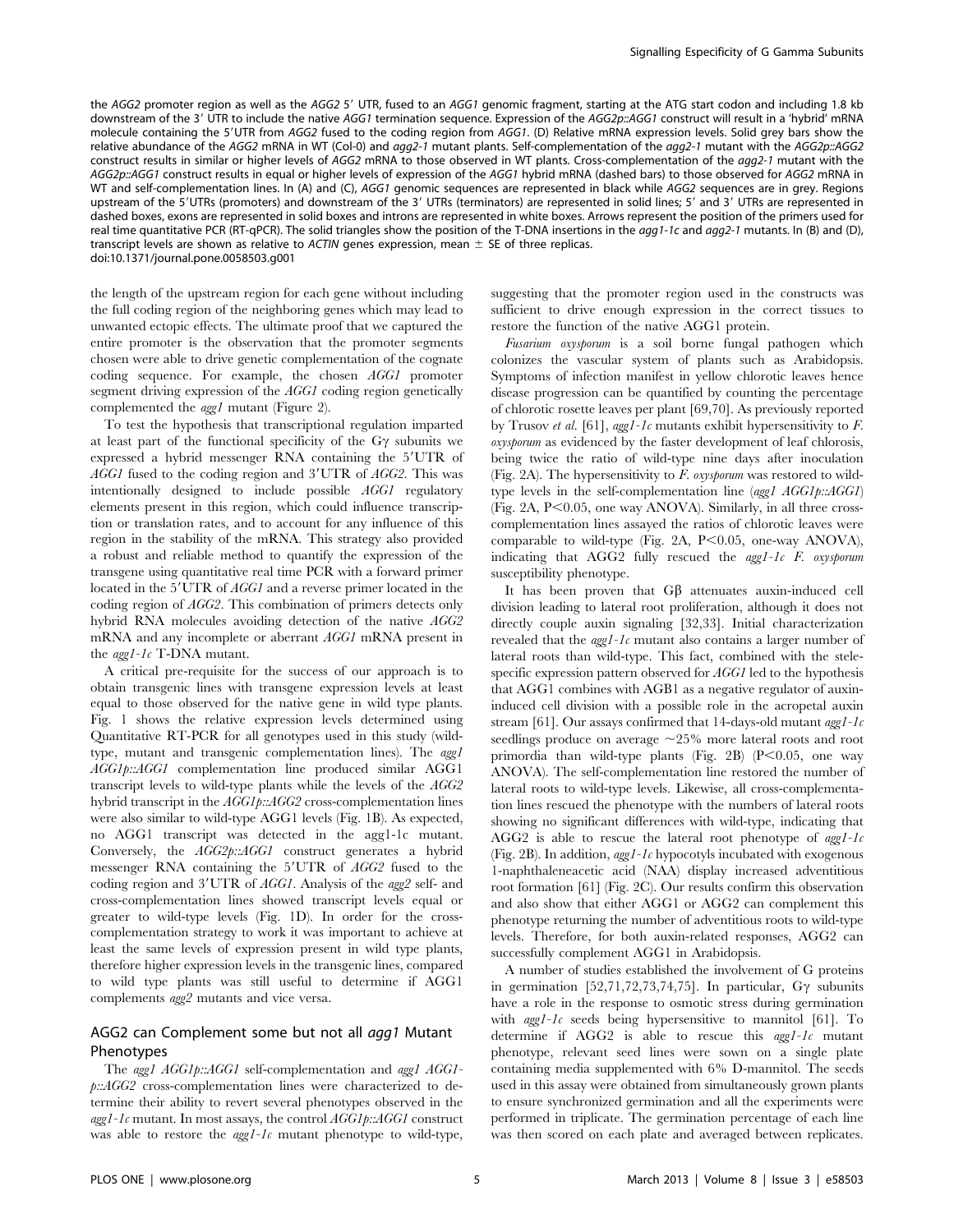

Figure 2. AGG2 complements some but not all agg1 mutant phenotypes. (A) Sensitivity to F. oxysporum. Roots of two-week-old seedlings were inoculated with F. oxysporum spores and total number and number of chlorotic leaves were counted 9 days after inoculation for each plant. The ratio of chlorotic/total number of leaves was used to evaluate disease progression in infected plants. Bars on the graph represent average values estimated for 20 plants per each genotype. Error bars show standard errors. Letters indicate groups with statistically significant differences in disease progression (P<0.05, one-way ANOVA). (B) Total number of lateral roots was scored in two-week-old seedlings grown vertically on 0.5x MS supplemented with 1% sucrose. Bars represent average values ±SE of 15 plants per genotype. Letters indicate groups with statistically significant differences in number of lateral roots (P<0.05, one-way ANOVA). (C) Adventitious root development in excised hypocotyls was induced by supplementing media with 1µM NAA. Photos of representative hypocotyls from each tested genotype are shown. (D) Germination dynamics of wildtype, mutant and complementation lines grown on 0.5x MS supplemented with 6% D-mannitol during 8 days after stratification. Each genotype was analyzed in three replica plates with more than 100 seeds. Insert shows control germination without D-mannitol. (E) Percentage of germinated seeds at day 8 from panel (D) showing the highest difference between genotypes. Bars represent average value of three replicates (more than 100 seeds each). Error bars show standard errors. Letters indicate groups with statistically significant differences in seed germination (P<0.05, one-way ANOVA). (F) AGG2 partial rescue of the early flowering phenotype observed in agg1-1c mutants. Plants were grown under long day conditions (16 h light/8 h dark) at  $23^{\circ}$ C. Day of inflorescence appearance was recorded for at least 30 plants of each genotype. Bars represent average number of days from germination till inflorescence appearance  $\pm$  SE. Letters indicate groups with statistically significant differences (P<0.05, one-way ANOVA). doi:10.1371/journal.pone.0058503.g002

Our results confirmed the hypersensitivity to D-mannitol in the  $agg1-lc$  mutant (Fig. 2D and E). The difference with wild-type was most dramatic on day 8 when 80% of wild-type seeds had germinated, compared to 50% of the  $qqqI-Ic$  seeds. Interestingly the agg1 AGG1p::AGG1 self-complementation line did not completely restore germination levels, showing a small but statistically significant difference with wild-type plants (Fig. 2E). Two of the three cross-complementation lines showed similar germination dynamics to the self-complementation line while the third did not show any restoration of the germination levels, perhaps as a result of expression differences due to transgene positional effects (Fig. 2E).

Early flowering is another of the phenotypic characteristics shown by  $agg1-Ic$  mutants [62]. When we determined the flowering times for wild-type, *agg1-1c* mutants, self- and crosscomplementation lines, the early flowering phenotype was clearly observable in the  $agg1-Ic$  mutants and was completely restored to wild-type levels in the self-complementation line (Fig. 2F). In open contrast, none of the cross-complementation lines rescued the early flowering phenotype. A small, but statistically significant increase was observed  $(P<0.05$ , one way ANOVA), but it was far from reaching the level observed in the wild-type or selfcomplementation line.

## AGG1 can Complement some but not all agg2 Mutant Phenotypes

As observed for  $agg1-Ic$  mutants,  $agg2-I$  mutants are also hypersensitive to D-mannitol during germination [62]. When we tested sensitivity to D-mannitol in wild-type,  $agg1-Ic$  mutants,  $agg2$ AGG2p::AGG2 self-complementation line and three different agg2 AGG2p::AGG1 cross-complementation lines, the largest differences were observed in day 3 (Fig. 3A). On that time point, the germination percentage of agg2-1 seeds was significantly lower than wild-type (Fig. 3B;  $P<0.05$ , one way ANOVA). The selfcomplementation line restored germination to wild-type levels as did all three cross-complementation lines (Fig. 3B), suggesting that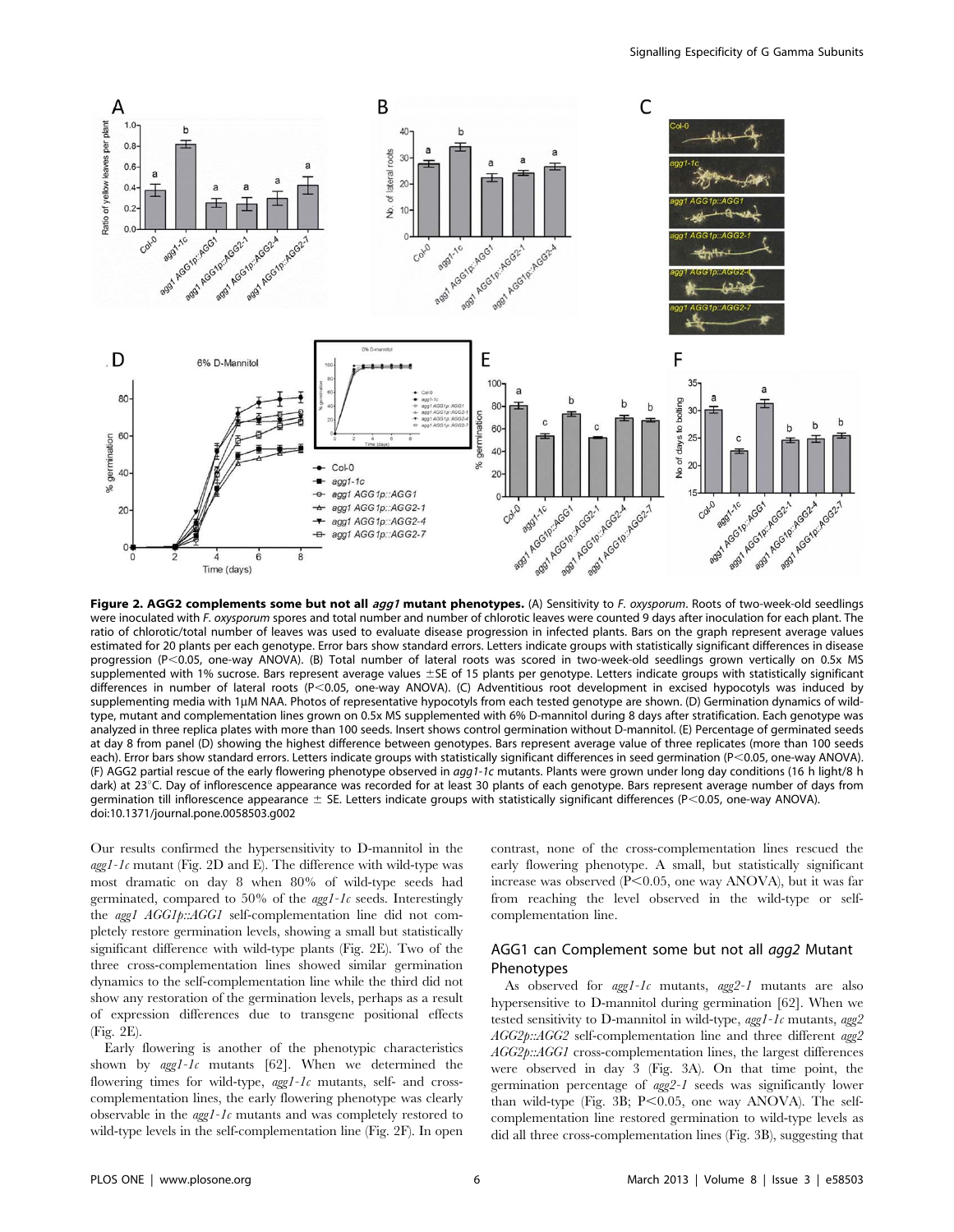

Figure 3. AGG1 complements some but not all agg2 mutant phenotypes. (A) Germination dynamics of wild-type, mutant and complementation lines on 0.5x MS supplemented with 6% D-mannitol during 9 days after stratification. Each genotype was analyzed in three replica plates with more than 100 seeds. Insert shows control germination without D-mannitol. (B) Percentage of germinated seeds at day 3 from panel (A) demonstrating highest difference between genotypes. Bars represent average value of three replicates (more than 100 seeds each). Error bars show standard errors. Letters indicate groups with statistically significant differences in seed germination (P<0.05, one-way ANOVA). (C) Total number of lateral roots was scored in two-week-old seedlings grown vertically on 0.5x MS supplemented with 1% sucrose. Bars represent average values ±SE of 15 plants per genotype. Letters indicate groups with statistically significant differences in number of lateral roots (P<0.05, one-way ANOVA). (D, E) AGG1 failed to complement the agg2-1 mutant on high temperature-induced flowering. (D) Effect of the agg2-1 mutation on high temperatureinduced flowering. Col-0 and agg2-1 plants were initially grown at 22 $\degree$ C for two weeks and then divided into two groups: the first group was kept at 22°C, while the second group was transferred to 29°C. Day of inflorescence appearance was recorded for at least 30 plants of each genotype. Bars represent the average number of days from germination till inflorescence appearance  $\pm$  SE. Letters indicate groups with statistically significant differences (P<0.05, one-way ANOVA). (E) Average number of days from germination till inflorescence appearance in at least 30 plants of each genotype induced at 29°C. Bars represent the average number of days from germination till inflorescence appearance  $\pm$  SE. Letters indicate groups with statistically significant differences ( $P<0.05$ , one-way ANOVA). doi:10.1371/journal.pone.0058503.g003

AGG1 can perform a similar function to AGG2 in the control of osmotic stress. This finding also supports the notion that  $Gyl$  and  $G\gamma2$  have a synergistic role in regulating the osmotic stress response component of germination.

Like agg1-1c mutants, agg2 mutants also produce more lateral roots than wild-type plants. Since the expression of AGG2 in roots is restricted to the cortex, it was hypothesized that this phenotype was due to defects in basipetal auxin transport or signaling [61]. We therefore investigated whether expressing AGG1 in the cortex region of agg2 mutants would restore the root phenotype. As expected, agg2-1 displayed significantly more lateral roots (including root primordia) than wild-type  $(P<0.05$ , one way ANOVA; Fig. 3C). The self- and cross-complementation lines restored the root numbers to wild-type levels indicating that

AGG1 and AGG2 are functionally interchangeable in the control of lateral root formation (Fig. 3C).

The early flowering phenotype observed in  $\frac{agg1-Ic}{}$  mutants is not observed in agg2 mutants, at least when grown under long day conditions at  $23^{\circ}$ C. However, we observed early flowering in agg2- $1$  when grown at  $29^{\circ}$ C compared to wild-type plants (Fig. 3D). To confirm the initial observations, we simultaneously grew at least 30 plants on soil for each of the studied genotypes; i.e. wild-type, agg2- 1 mutant, self-complementation line and three cross-complementation lines. Two trays were initially grown at  $23^{\circ}$ C under long day regime for each of the lines. After two weeks, one of the trays was moved to  $29^{\circ}$ C, with similar light conditions and plant age at bolting was recorded for both trays. While no differences in flowering time between wild-type and agg2-1 were apparent at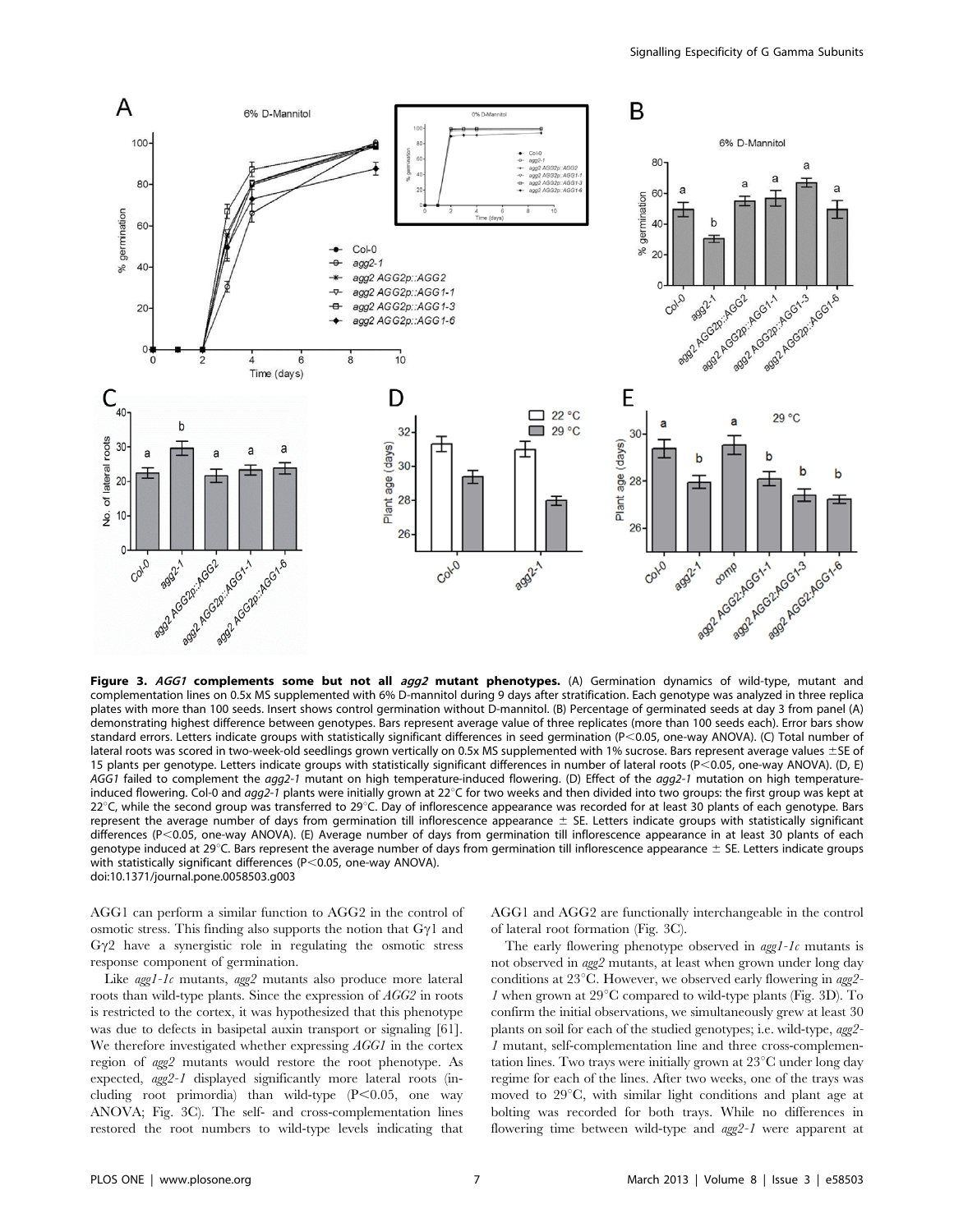23<sup>°</sup>C, flowering time for *agg2-1* mutants grown at 29<sup>°</sup>C was significantly shorter than wild-type (Fig. 3E;  $P<0.05$ , one way ANOVA). The self-complementation line restored flowering time at high temperature to wild-type levels but none of the three crosscomplementation lines successfully rescued the agg2-1 mutation (Fig. 3E).

## Discussion

Two proteins are functionally redundant when the absence of one can be compensated in vivo by the second one. Consequently, a null mutation in one of two redundant proteins will not result in phenotypic alteration (i.e. the mutant will have a wild-type phenotype). Two proteins are functionally interchangeable if they can perform the same biological functions, even if they do not belong to the same species. The Arabidopsis and rice  $G\gamma$  subunits are obviously not redundant but can be functionally interchangeable if they can complement each other. The fact that agg1- and agg2-deficient mutants display distinct phenotypic alterations clearly established that AGG1 and AGG2 are not functionally redundant in planta and confer specificity to the GB $\gamma$  dimer in vivo [61]. The first and most obvious explanation for the observed specificity provided by AGG1 and AGG2 is that the GB $\gamma$ 1 and  $G\beta\gamma2$  dimers activate different sets of effectors in response to diverse signals. However, with futher consideration, the nonoverlapping expression patterns observed for AGG1 and AGG2 raise the possibility that the observed specificity could be due to the spatiotemporal separation observed for both proteins [61,62]. It is therefore important to determine whether artificially expressing AGG2 in the same tissues and developmental stages in which AGG1 is normally present will rescue the agg1 mutant phenotypes. The same logic applies to the reverse. We hypothesized that, given the high degree of similarity between both proteins, AGG1 and AGG2 should be functionally interchangeable.

Our results summarized in Table 1 show that in most cases AGG1 and AGG2 are functionally interchangeable. Four out of five agg1-1c phenotypes tested were fully rescued by AGG2, demonstrating that AGG2 is able to functionally replace AGG1 in response to pathogen attack, auxin control of root development and osmotic stress during germination. Similarly, two out of three agg2-1 phenotypes were rescued by AGG1, proving that AGG1 is able to replace AGG2 in responses linked to auxin in root development and osmotic stress during germination. Collectively, the reciprocal complementation achieved by the two  $G\gamma$  subunits suggests that both subunits are able to perform many of the same biochemical activities. However, both  $G\gamma$  subunits are not always functionally interchangeable. AGG2 did not fully complement the agg1 early flowering phenotype, and AGG1 did not restore the thermosensitive flowering phenotype of agg2.

The fact that AGG1 and AGG2 complement each other in pathways responding to osmotic stress, auxin and defense suggests that the G $\beta\gamma$ 1 and G $\beta\gamma$ 2 dimers activate a number of common effectors, although the identity of those effectors is still unknown. While hypothetical, it is also possible that G-protein involvement could be somewhat indirect resulting from crosstalk among several pathways. Interestingly, there is accumulating evidence suggesting that osmotic stress, defense and auxin pathways modulate each other. Abiotic stress and wounding affect auxin responses [76,77,78]. While auxin is implicated in the regulation of plant defense [79,80]. It is therefore tempting to speculate that  $G\beta\gamma1$ and  $G\beta\gamma$ 2 may modulate pathways responding to auxin, osmotic stress and pathogen attack at a point, or points of cross talk, using similar signaling mechanisms. This explains why a simplistic repertoire of G proteins functions in such divergent signaling processes.

#### Effector Activation by Gß

Alternatively, the fact that AGG1 and AGG2 are functionally interchangeable may indicate that the binding and activation of effectors resides on recognition sites predominantly or exclusively located on the surface of AGB1. Three recent studies revealed that several amino acid residues on AGB1 are essential for effector activation. The first identified acireductone dioxygenase 1 (ARD1) as an AGB1 interactor [81]. Physical interaction was proven in yeast 3-hybrid experiments, while genetic interaction was demonstrated by the rescue of the *agb1*-2 short hypocotyl and open apical hook phenotypes of etiolated two-day-old seedlings by ARD1 overexpression. ARD1 was shown to modulate cell division to control hypocotyl length and AGB1 was able to stimulate ARD1 enzymatic activity in vitro. The ability to stimulate ARD1 activity was abolished by several point mutations in AGB1, either single W109, double E248/R25 or triple Q120/T188/R235, suggesting that these residues are essential for ARD1 stimulation. This study proves that AGB1 contains key contact residues for some effectors, such as ARD1.

In the second study, site directed mutagenesis of Arabidopsis AGB1 and the ability of the different mutations to rescue agb1 phenotypes was tested [82]. Substitution of T65 for alanine rendered AGB1 unable to complement the hypersensitivity of the agb1 mutant to D-mannitol during germination. In addition, mutation at D250 failed to restore lateral root numbers in the *agb1* mutant to wild-type levels. These observations highlight the importance of individual AGB1 residues in the activation of the effectors involved in osmotic response and lateral root formation.

| Mutant background | phenotype                                                  | Complementation |
|-------------------|------------------------------------------------------------|-----------------|
| $aqq1-1c$         | Reduced resistance to Fusarium                             | <b>Yes</b>      |
|                   | Increased adventitious root growth under auxin induction   | Yes             |
|                   | Increased lateral root growth                              | <b>Yes</b>      |
|                   | Increased sensitivity to osmotic stress during germination | Yes             |
|                   | Early flowering time                                       | Partial         |
| $aqq2-1$          | Increased lateral root growth                              | Yes             |
|                   | Increased sensitivity to osmotic stress during germination | <b>Yes</b>      |
|                   | Heat inducible early flowering time                        | No              |

Table 1. Summary of G $\gamma$ 1 and G $\gamma$ 2 complementation studies.

doi:10.1371/journal.pone.0058503.t001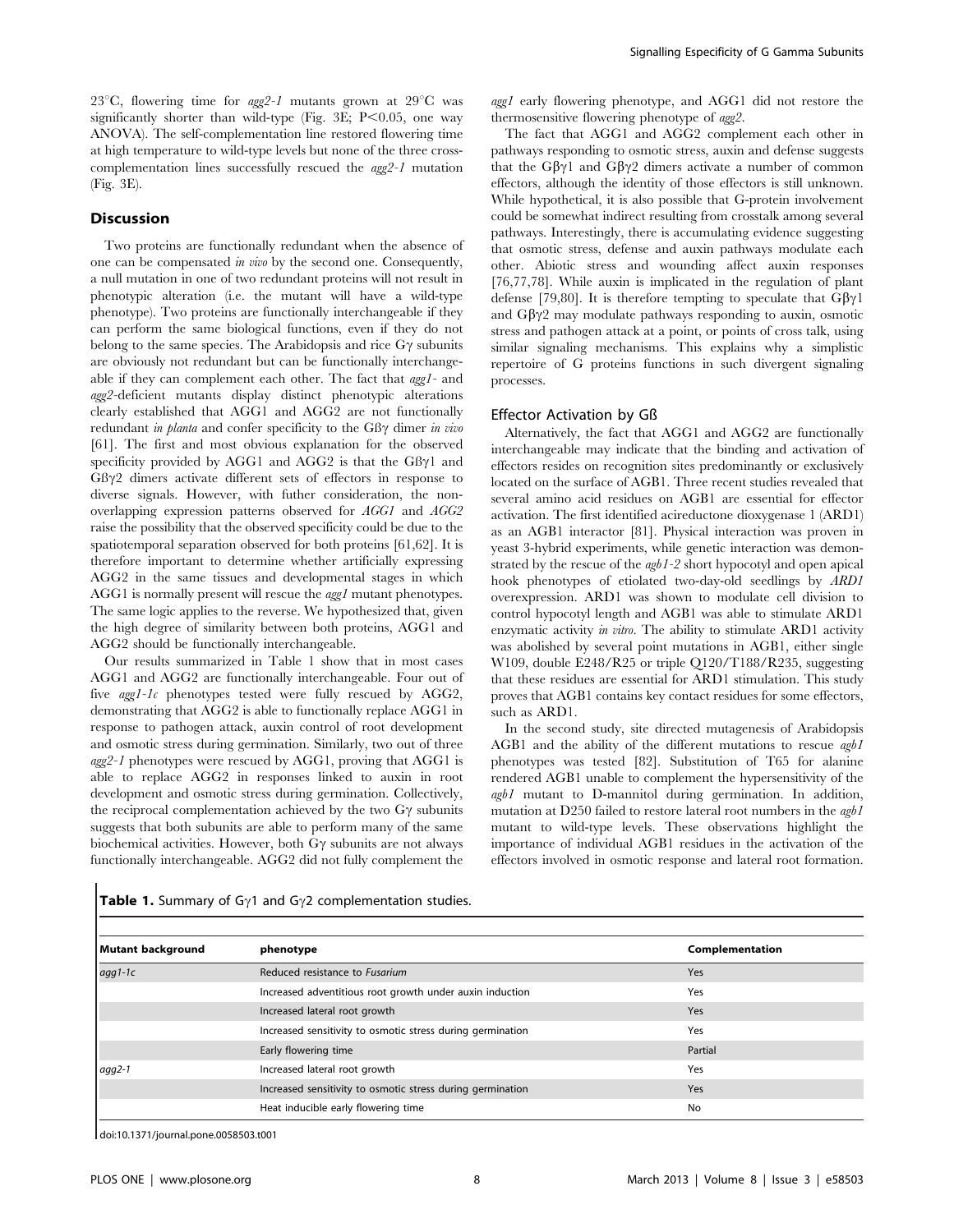Our results showing that AGG1 and AGG2 are both able to restore D-mannitol sensitivity at germination and lateral root numbers are consistent with the above observations and may indicate that the effectors involved in these two responses form a direct contact with AGB1 residues for activation independently of the AGG subunit attached to AGB1 in the  $\text{GB}\gamma$  dimer.

In a third study, a comparative approach was used to identify a set of residues on the AGB1 surface implicated in protein-protein interfaces [83]. The assumption was that these residues are critical in specific AGB1-effector contacts. Mutation of these residues in combination with genetic complementation assays enabled dissection of the AGB1 protein surface for a variety of ABG1-mediated physiologies (developmental, hormone responses, pathogen defense, and photosynthesis). Interestingly, residues R25 and E248 lie along the AGG-binding tract. Unfortunately, the AGG1 specific differences in flowering reported here were not tested in that study.

## $G\gamma$ 1 and  $G\gamma$ 2 are not Functionally Interchangeable in the Control of Flowering Time

Our results showed that AGG2 failed to complement the early flowering phenotype of  $agg1-Ic$ , while AGG1 was unable to complement the thermo-sensitive flowering phenotype of agg2-1. Although both are flowering time phenotypes, our results suggest that  $GB\gamma1$  and  $GB\gamma2$  act in separate signaling pathways suggesting that they signal to different downstream effectors and are therefore not functionally interchangeable.

Flowering is a complex process whereby plants go through a transition between vegetative and reproductive phases and is influenced by many environmental factors including photoperiod, temperature, humidity and nutrient availability [84]. Endogenous factors such as carbohydrate reserves and genetic make-up also play a role during the transition phase [85,86,87]. Without a comprehensive study of G protein involvement in flowering induction, it is dangerous to speculate as to the specific roles of AGG1 and AGG2 with any confidence. Although speculative, it is interesting to note that G-proteins are implicated in modulating responses to gibberellins (GA) and brassinosteroids (BR), both of which promote flowering [88,89,90,91]. It was recently suggested that G-proteins mediate the cross talk between auxin and BR signaling [91]. AGG1 is clearly implicated in auxin signaling as evidenced by the auxin sensitive traits of  $agg1-Ic$ , opening the door to its involvement in cross talk with BR, therefore having an effect on flowering time through BR-mediated inhibition of FLC the potent flowering suppressor [89]. On the other hand, thermal induction of flowering is dependent on GA, suggesting that the thermosensitive flowering phenotype of agg2-1 may be due to a role of  $G\beta\gamma2$  in GA signaling [92].

Differential post-translational modification may contribute to the selective functions of AGG1 and AGG2 as has been proven in Cdc42, a GTPase with an important role in the regulation of cell polarity and the actin cytoskeleton [93]. Both AGG1 and AGG2 undergo prenylation, but AGG2 undergoes additional S-acylation, most probably by addition of a palmitoyl group. This second lipid

## References

- 1. Dupre DJ, Robitaille M, Rebois RV, Hebert TE (2009) The role of  $G\beta\gamma$ subunits in the organization, assembly, and function of GPCR signaling complexes. Annual Review of Pharmacology and Toxicology 49: 31–56.
- 2. Milligan G, Kostenis E (2006) Heterotrimeric G-proteins: a short history. British Journal of Pharmacology 147: 46–55.
- 3. Temple BRS, Jones AM (2007) The plant heterotrimeric G-protein complex. Annual Review of Plant Biology 58: 249–266.

modification was suggested to be the reason AGG2 is able to localize to the membrane more efficiently than AGG1 [94,95]. Differential membrane affinity plays a major role in mammalian  $G\gamma$  specialization [96]. It is possible palmitoylation of AGG2 could provide a defining functional difference between the two proteins due to altered membrane affinity. Additionally, lipid moieties are able to form direct contact with effectors and differential lipidation within a protein family can result in conformational variation, allowing different interaction surfaces to be available to different effector subsets [97].

#### Conclusions

There is ample proof that the  $G\beta$  plays a crucial role in the physical interaction with effectors in  $G\beta\gamma$  dimer-mediated signaling in plants and animals [3,29,81,98,99]. It is also known that, in animal systems, interaction with effectors reside in different G $\beta$  residues [100,101]. This fact together with the existence of multiple  $G\beta$  subunits with divergent sequences can easily provide specificity for the multiple signaling pathways mediated by the  $G\beta\gamma$  dimer. However, it is apparent that plants present a very different picture. The openly different phenotypes shown by the AGG1-, AGG2- and AGG3-defficient mutants together with the fact that there are single alpha and beta subunits clearly indicates that  $\gamma$  subunits provide functional selectivity in G $\beta\gamma$  dimer signaling in Arabidopsis. This study investigated the molecular basis for such selectivity in the two prototypical  $\gamma$  subunits, AGG1 and AGG2. AGG3 was not included in the study due to its atypical structural characteristics and strong differences with AGG1 and AGG2, making it highly unlikely to share effectors with the other two  $\gamma$  subunits. Our results show that for some pathways the selectivity is not embedded in their molecular structure, as proven by the ability of AGG2 and AGG1 to complement agg1 and agg2 mutants respectively. Effector contact points reside in  $G\beta$  and possibly in conserved residues between AGG1 and AGG2. In these cases, specificity is provided by the spatiotemporal differences in AGG1 and AGG2 expression patterns. Nevertheless this is not the case for all phenotypes, implicating that there are some pathways for which signaling specificity is at least partially provided by non-conserved amino acid residues in AGG1 and AGG2. In these cases, specificity is embedded in the molecular structure of AGG1 and AGG2, although differences in expression patterns could also contribute. Contact point/s between effectors and the  $G\beta\gamma$  dimer are crucial for effector activation and there are a number of studies that have identified important amino acid residues in Arabidopsis Gb [81,82,102]. The next obvious step is to perform similar mutagenesis studies in AGG1 and AGG2.

#### Author Contributions

Conceived and designed the experiments: LT DC YT AMJ JB. Performed the experiments: LT DC YT AMJ. Analyzed the data: LT DC YT AMJ JB. Contributed reagents/materials/analysis tools: AMJ JB. Wrote the paper: LT JB.

- 4. McCudden CR, Hains MD, Kimple RJ, Siderovski DP, Willard FS (2005) Gprotein signaling: back to the future. Cellular and Molecular Life Sciences 62: 551–577.
- 5. Johnston CA, Taylor JP, Gao Y, Kimple AJ, Grigston JC, et al. (2007) GTPase acceleration as the rate-limiting step in Arabidopsis G protein-coupled sugar signaling. Proceedings of the National Academy of Sciences of the United States of America 104: 17317–17322.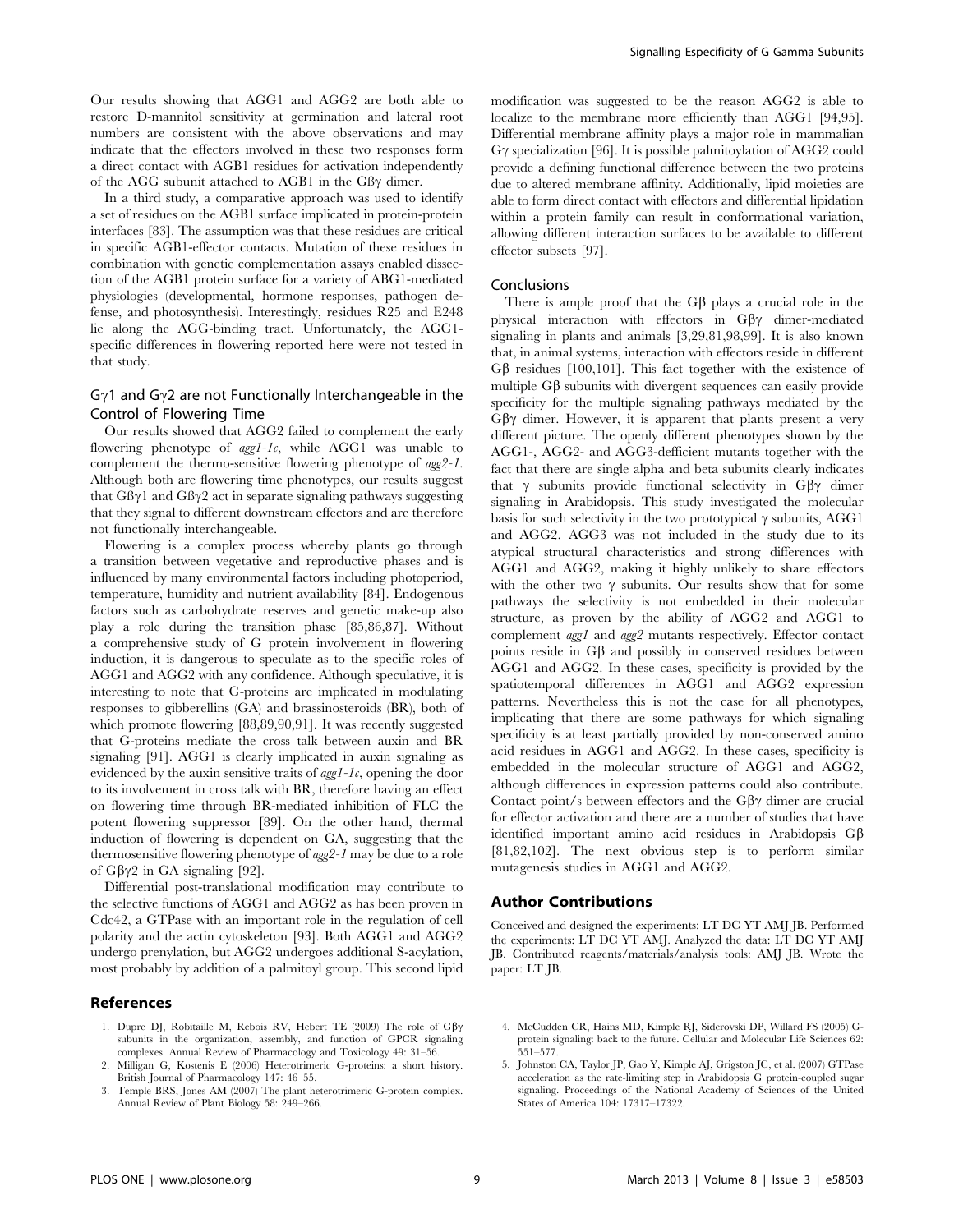- 6. Jones JC, Duffy JW, Machius M, Temple BRS, Dohlman HG, et al. (2011) The crystal structure of a self-activating  $G$  protein  $\alpha$  subunit reveals its distinct mechanism of signal initiation. Science Signaling 4.
- 7. Jones JC, Jones AM, Temple BRS, Dohlman HG (2012) Differences in intradomain and interdomain motion confer distinct activation properties to structurally similar Ga proteins. Proceedings of the National Academy of Sciences of the United States of America 109: 7275–7279.
- 8. Jones JC, Temple BRS, Jones AM, Dohlman HG (2011) Functional reconstitution of an atypical G protein heterotrimer and regulator of G Protein Signaling Protein (RGS1) from Arabidopsis thaliana. Journal of Biological Chemistry 286: 13143–13150.
- 9. Urano D, Jones JC, Wang H, Matthews M, Bradford W, et al. (2012) G protein activation without a GEF in the plant kingdom. PLoS Genet 8: e1002756.
- 10. Neer EJ (1995) Heterotrimeric G-proteins Organizers of transmembrane signals<sub>.</sub> Cell 80: 249-257.
- 11. Gautam N, Downes GB, Yan K, Kisselev O (1998) The G-protein  $\beta\gamma$  complex. Cellular Signalling 10: 447–455.
- 12. Balcueva EA, Wang Q, Hughes H, Kunsch C, Yu ZH, et al. (2000) Human G protein  $\gamma_{11}$  and  $\gamma_{14}$  subtypes define a new functional subclass. Experimental Cell Research 257: 310–319.
- 13. Moro S, Deflorian F, Spalluto G, Pastorin G, Cacciari B, et al. (2003) Demystifying the three dimensional structure of G protein-coupled receptors (GPCRs) with the aid of molecular modeling. Chemical communications (Cambridge, England) 24: 2949–2956.
- 14. McIntire WE, Myung CS, MacCleery G, Wang Q, Garrison JC (2002) Reconstitution of G protein-coupled receptors with recombinant G protein  $\alpha$  and  $\beta\gamma$  subunits. Methods in Enzymology 343: 372–393.
- 15. Robishaw JD, Berlot CH (2004) Translating G protein subunit diversity into functional specificity. Current Opinion in Cell Biology 16: 206–209.
- 16. Clapham DE, Neer EJ (1993) New roles for  $G$ -protein  $\beta\gamma$  dimers in transmembrane signaling. Nature 365: 403–406.
- 17. Sternweis PC (1994) The active role of  $\beta\gamma$  in signal transduction. Current Opinion in Cell Biology 6: 198–203.
- 18. Wolfe JT, Wang HG, Howard J, Garrison JC, Barrett PQ (2003) T-type calcium channel regulation by specific G-protein  $\beta\gamma$  subunits. Nature 424: 209– 213.
- 19. DePuy SD, Yao JL, Hu CL, McIntire W, Bidaudt I, et al. (2006) The molecular basis for T-type  $Ca^{2+}$  channel inhibition by G protein  $\beta_2 \gamma_2$  subunits. Proceedings of the National Academy of Sciences of the United States of America 103: 14590–14595.
- 20. Kisselev O, Gautam N (1993) Specific interaction with rhodopsin is dependent on the  $\gamma$  subunit type in a G-protein. Journal of Biological Chemistry 268: 24519–24522.
- 21. Ong OC, Yamane HK, Phan KB, Fong HKW, Bok D, et al. (1995) Molecular cloning and characterization of the G protein  $\gamma$  subunit of cone photoreceptors. Journal of Biological Chemistry 270: 8495–8500.
- 22. Lee RH, Lieberman BS, Yamane HK, Bok D, Fung BKK (1992) A third form of the G protein  $\beta$  subunit. 1. Immunochemical identification and localization to cone photoreceptors. Journal of Biological Chemistry 267: 24776–24781.
- 23. Kelly MN, Irving HR (2003) Nod factors activate both heterotrimeric and monomeric G- proteins in Vigna unguiculata (L.) Walp. Planta 216: 674–685.
- 24. Trusov Y, Rookes JE, Chakravorty D, Armour D, Schenk PM, et al. (2006) Heterotrimeric G proteins facilitate Arabidopsis resistance to necrotrophic pathogens and are involved in jasmonate signaling. Plant Physiology 140: 210– 220.
- 25. Zhu HF, Li GJ, Ding L, Cui XQ, Berg H, et al. (2009) Arabidopsis Extra Large G-Protein 2 (XLG2) interacts with the  $G\beta$  subunit of heterotrimeric  $G$  protein and functions in disease resistance. Molecular Plant 2: 513–525.
- 26. Llorente F, Alonso-Blanco C, Sanchez-Rodriguez C, Jorda L, Molina A (2005) ERECTA receptor-like kinase and heterotrimeric G protein from Arabidopsis are required for resistance to the necrotrophic fungus Plectosphaerella cucumerina. Plant Journal 43: 165–180.
- 27. Trusov Y, Sewelam N, Rookes JE, Kunkel M, Nowak E, et al. (2009) Heterotrimeric G proteins-mediated resistance to necrotrophic pathogens includes mechanisms independent of salicylic acid-, jasmonic acid/ethyleneand abscisic acid-mediated defense signaling. Plant Journal 58: 69–81.
- 28. Trusov Y, Jorda L, Molina A, Botella JR (2010) G proteins and plant innate immunity. In: Yalovsky S, Baluska F, Jones A, editors. Integrated G Proteins Signaling in Plants: Springer. 221–250.
- Thung L, Trusov Y, Chakravorty D, Botella JR (2012)  $G\gamma 1 + G\gamma 2 + G\gamma 3 = G\beta$ : The search for heterotrimeric G-protein  $\gamma$  subunits in Arabidopsis is over. Journal of Plant Physiology 169 542–545.
- 30. Trusov Y, Botella JR (2012) New faces in plant innate immunity: heterotrimeric G proteins. Journal of Plant Biochemistry and Biotechnology 21: S40–S47.
- 31. Lease KA, Wen JQ, Li J, Doke JT, Liscum E, et al. (2001) A mutant Arabidopsis heterotrimeric G-protein  $\beta$  subunit affects leaf, flower, and fruit development. Plant Cell 13: 2631–2641.
- 32. Ullah H, Chen JG, Temple B, Boyes DC, Alonso JM, et al. (2003) The  $\beta$  subunit of the Arabidopsis G protein negatively regulates auxin-induced cell division and affects multiple developmental processes. Plant Cell 15: 393–409.
- 33. Chen JG, Yajun G, Jones AM (2006) Differential roles of Arabidopsis heterotrimeric G-protein subunits in modulating cell division in roots. Plant Physiology 141: 887–897.
- 34. Ma H (1994) GTP-binding proteins in plants New members of an old family. Plant Molecular Biology 26: 1611–1636.
- 35. Ullah H, Chen JG, Young JC, Im KH, Sussman MR, et al. (2001) Modulation of cell proliferation by heterotrimeric G protein in Arabidopsis. Science 292: 2066–2069.
- 36. Armstrong F, Blatt MR (1995) Evidence for  $K^+$  channel control in *Vicia* guardcells coupled by G-proteins to a 7TMS receptor mimetic. Plant Journal 8: 187– 198.
- 37. Assmann SM (1996) Guard cell G proteins. Trends in Plant Science 1: 73–74.
- Zhang W, He SY, Assmann SM (2008) The plant innate immunity response in stomatal guard cells invokes G-protein-dependent ion channel regulation. Plant Journal 56: 984–996.
- 39. Warpeha KM, Hamm HE, Rasenick MM, Kaufman LS (1991) A blue- lightactivated GTP-binding protein in the plasma-membranes of etiolated peas. Proceedings of the National Academy of Sciences of the United States of America 88: 8925–8929.
- 40. Okamoto H, Matsui M, Deng XW (2001) Overexpression of the heterotrimeric G-protein  $\alpha$  subunit enhances phytochrome-mediated inhibition of hypocotyl elongation in Arabidopsis. Plant Cell 13: 1639–1651.
- 41. Botto JF, Ibarra S, Jones AM (2009) The heterotrimeric G-protein complex modulates light sensitivity in Arabidopsis thaliana seed germination. Photochemistry and Photobiology 85: 949–954.
- Jones AM, Ecker JR, Chen J-G (2003) A reevaluation of the role of the heterotrimeric G protein in coupling light responses in Arabidopsis. Plant Physiology 131: 1623–1627.
- 43. Booker FL, Burkey KO, Overmyer K, Jones AM (2004) Differential responses of G-protein Arabidopsis thaliana mutants to ozone. New Phytologist 162: 633– 641.
- 44. Joo JH, Wang SY, Chen JG, Jones AM, Fedoroff NV (2005) Different signaling and cell death roles of heterotrimeric G protein  $\alpha$  and  $\beta$  subunits in the Arabidopsis oxidative stress response to ozone. Plant Cell 17: 957–970.
- 45. Bhardwaj D, Lakhanpaul S, Tuteja N (2012) Wide range of interacting partners of pea G beta subunit of G-proteins suggests its multiple functions in cell signalling. Plant Physiology and Biochemistry 58: 1–5.
- 46. Misra S, Wu Y, Venkataraman G, Sopory SK, Tuteja N (2007) Heterotrimeric G-protein complex and G-protein-coupled receptor from a legume (Pisum sativum): role in salinity and heat stress and cross-talk with phospholipase C. Plant Journal 51: 656–669.
- 47. Wang L, Xu YY, Ma QB, Li D, Xu ZH, et al. (2006) Heterotrimeric G protein a subunit is involved in rice brassinosteroid response. Cell Research 16: 916– 922.
- 48. Pandey S, Assmann SM (2004) The Arabidopsis putative G protein-coupled receptor GCR1 interacts with the G protein  $\alpha$  subunit GPA1 and regulates abscisic acid signalling. Plant Cell 16: 1616–1632.
- 49. Okamoto H, Gobel C, Capper RG, Saunders N, Feussner I, et al. (2009) The a subunit of the heterotrimeric G-protein affects jasmonate responses in Arabidopsis thaliana. Journal of Experimental Botany 60: 1991–2003.
- 50. Chen JG, Willard FS, Huang J, Liang JS, Chasse SA, et al. (2003) A seventransmembrane RGS protein that modulates plant cell proliferation. Science 301: 1728–1731.
- 51. Huang J, Taylor JP, Chen JG, Uhrig JF, Schnell DJ, et al. (2006) The plastid protein THYLAKOID FORMATION1 and the plasma membrane G-protein GPA1 interact in a novel sugar-signaling mechanism in Arabidopsis. Plant Cell 18: 1226–1238.
- 52. Ullah H, Chen JG, Wang SC, Jones AM (2002) Role of a heterotrimeric G protein in regulation of Arabidopsis seed germination. Plant Physiology 129: 897–907.
- 53. Kushwah S, Jones AM, Laxmi A (2011) Cytokinin interplay with ethylene, auxin, and glucose signaling controls Arabidopsis seedling root directional growth. Plant Physiology 156: 1851–1866.
- 54. Chakravorty D, Trusov Y, Zhang W, Acharya BR, Sheahan MB, et al. (2011) An atypical heterotrimeric G-protein  $\gamma$  subunit is involved in guard cell K<sup>+</sup> channel regulation and morphological development in Arabidopsis thaliana. Plant Journal 67: 840–851.
- 55. Botella JR (2012) Can heterotrimeric G-proteins help to feed the world? Trends in Plant Science 17: 563–568.
- 56. Ma H, Yanofsky MF, Meyerowitz EM (1990) Molecular-cloning and characterization of  $Gpa1$ , a G-protein  $\alpha$  subunit gene from Arabidopsis thalian Proceedings of the National Academy of Sciences of the United States of America 87: 3821–3825.
- 57. Weiss C, Garnaat C, Mukai K, Hu Y, Ma H (1994) Isolation of cDNAs encoding guanine nucleotide-binding protein b- subunit homologues from maize (ZGB1) and Arabidopsis (AGB1). Proceedings of the National Academy of Sciences of the United States of America 91: 9554–9558.
- 58. Mason MG, Botella JR (2000) Completing the heterotrimer: Isolation and characterization of an Arabidopsis thaliana G protein  $\gamma$  subunit cDNA. Proceedings of the National Academy of Sciences of the United States of America 97: 14784–14788.
- 59. Mason MG, Botella JR (2001) Isolation of a novel G-protein  $\gamma$  subunit from Arabidopsis thaliana and its interaction with GB. Biochimica Et Biophysica Acta 1520: 147–153.
- 60. Trusov Y, Chakravorty D, Botella JR (2012) Diversity of heterotrimeric Gprotein  $\gamma$  subunits in plants. BMC Research Notes 5: 608.